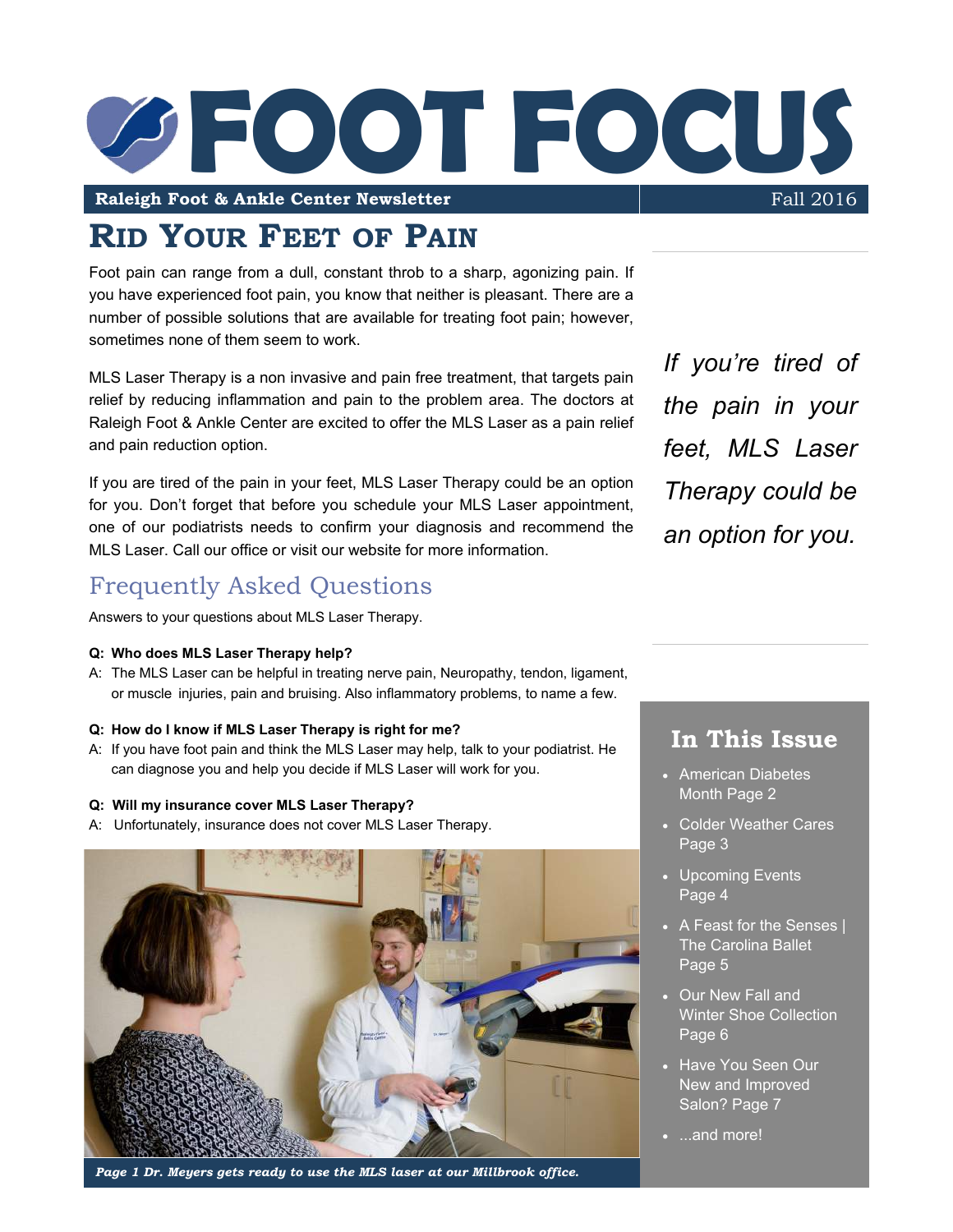

*Team RFAC at last year's Step Out | Walk to STOP Diabetes in Raleigh*

# **American Diabetes Month**

*November is American Diabetes Month. Read on to find out more about diabetes and how to keep diabetic feet healthy.*

Did you know that diabetes affects more than 29 million people in the United States? One of the biggest risks for diabetic patients is problems with their feet.

There are a number of possible foot problems that can occur when you have diabetes. These include neuropathy, or nerve damage, and ischemia, or loss of circulation. Losing the feeling in your feet can prevent you from feeling when there is a problem with your foot.

Taking a few extra minutes each day to check your feet will help to prevent serious damage and keep your feet in the best possible health they can be!

If you have diabetes, you should be getting your feet checked by a doctor each year. If it's been a while since you've seen a podiatrist, give us a call and schedule your appointment today!

#### **Did You Know?**

*Statistics are provided by the American Diabetes Association.*

- Nearly 30 million children and adults in the United States have diabetes.
- 86 million Americans have prediabetes & are at risk for developing Type 2 diabetes.
- If current trends do not change, an estimated 1 in 3 Americans will have diabetes by the year 2050.

#### **Step Out to Stop Diabetes**

Each year, people all around the United States step out to raise awareness and knowledge in an effort to stop diabetes. You can join the walk, and Raleigh Foot & Ankle Center will be too! Join us on November 12th at NCSU's Centennial Campus. Check our Facebook for more information. Look for us in our blue RFAC t-shirts!

# **Topical Antifungal Solution: Clear Nails Pro**

Are you tired of dealing with unsightly toenail fungus? Clear Nails Pro is a topical antifungal solution that paints on like a nail polish.

A few months of using Clear Nails Pro on a regular basis should make a difference to your nails.

To get your Clear Nails Pro today, call us or visit our office and ask about our over-the-counter products.



#### Clear Nails Pro

## Have you heard about our online store?

Order your over the counter foot and ankle care products from the comfort of your own home!

**RALEIGHFOOTSTORE.COM**

*Page 2 Visit us at www.rfacnc.com or call us (919) 850-9111*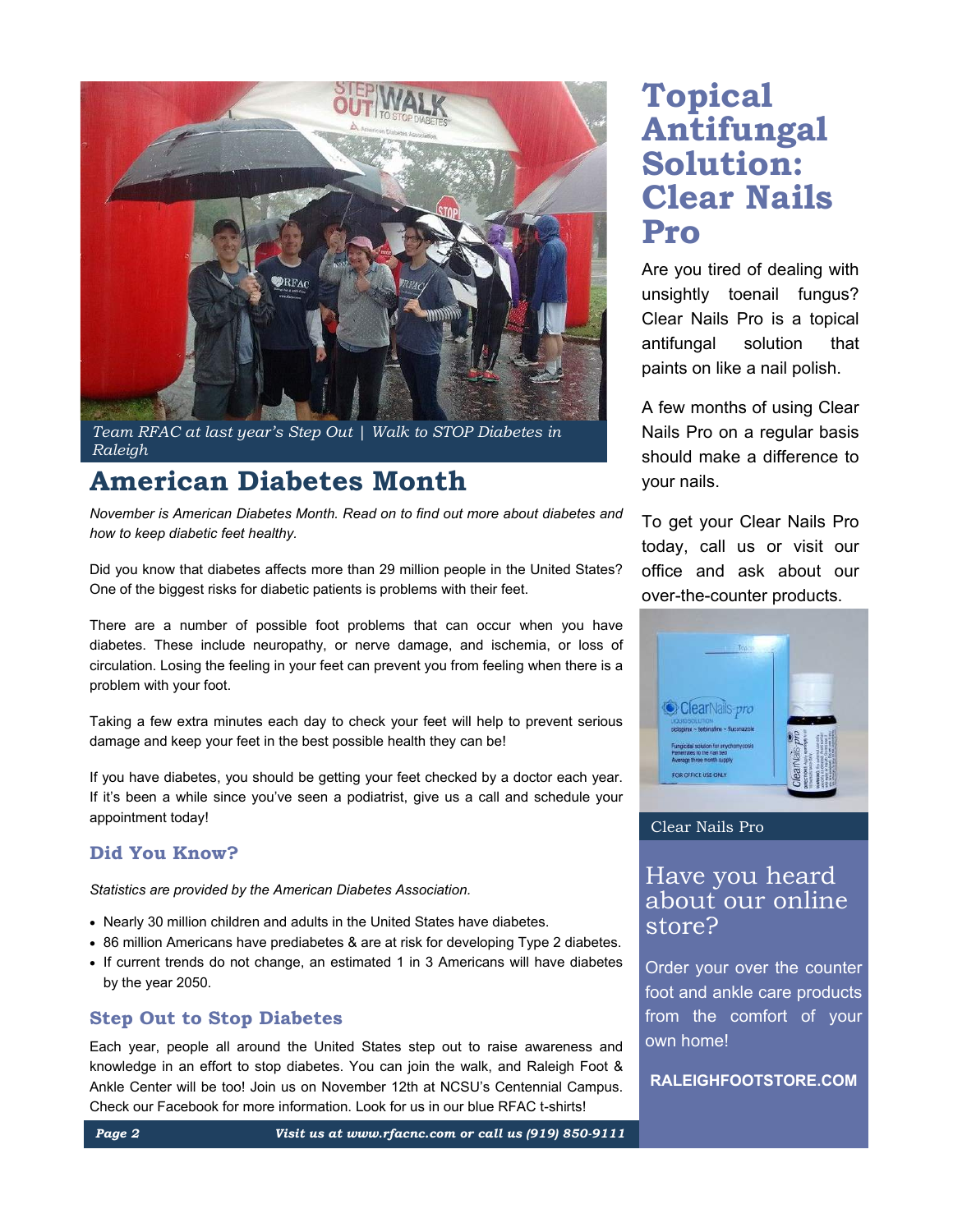## **HOLIDAY SHOE DRIVE**

**This holiday season, we're bringing back our holiday shoe drive!**

**Raleigh Foot & Ankle Center is partnering with New Balance Shoe Store in Raleigh and Durham to benefit the First Baptist Church in Downtown Raleigh's Homeless Mission Outreach and the Durham Rescue Mission, who are dedicated to fighting poverty through the collection of new and lightly-used shoes.**

**We're asking for your help! Collect new or lightly-used shoes and drop them off in the donation bins at our E. Millbrook office during the month of October until December. If you cannot make it to our office, then you can go to either New Balance Shoe Store in Raleigh or Durham. The owner of New Balance Raleigh, Mark Allard has been in business for 15 years and has been helping these charities and others for the majority of his time in business.** 

**If you don't have any shoes to donate, feel free to donate cash as well in the donation bin.**

**Your contribution will help give children and adults locally a chance to protect their feet with a new pair of shoes.**

**Any style or size of shoe is welcome, as long as it is new or gently used. Thank you for helping us out!**





Get more tips at www.raleighfootandanklecenter.com/blog

## **Colder Weather Cares**

As we head into fall and then winter, the weather will start to cool.

In North Carolina, fall means unpredictable weather, both hot and cold. Here are some important tips to take into consideration for your feet this fall:

- **Clip your nails**—When warm weather keeps your toes in sandals, you may forget to keep your toenails trimmed. Keeping toenails too long with closed toed shoes in the fall can cause pain, blisters, and ingrown toenails.
- **Get support**—As you transition into boots and sneakers for colder weather, make sure you're selecting shoes with good arch support. If your shoes don't come with support, get a pair of custom-made orthotics to keep your feet supported.
- **Fit your shoes**—If your toes don't have room for wiggling around, the toe box is too tight! Make sure your feet fit properly, with wiggle room for the toes. Visit a shoe specialist or a pedorthist if you're not sure if your shoes fit well.

Remember, if your feet hurt or have problems, get them checked out! The podiatrists at Raleigh Foot & Ankle Center are happy to help you and your feet stay healthy through the colder weather months.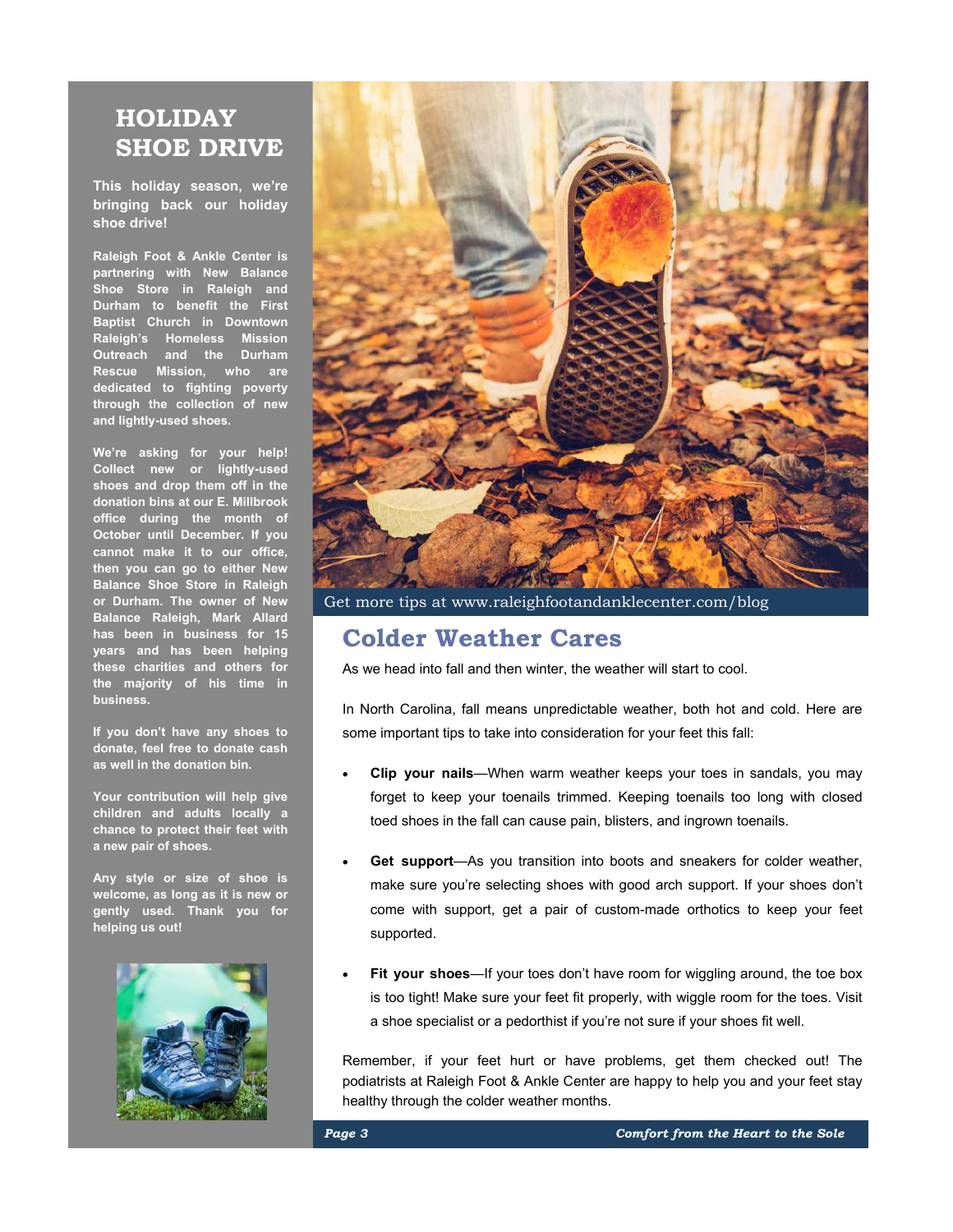### **Summer Fun at Raleigh Foot & Ankle Center**

This summer, the doctors and staff at Raleigh Foot & Ankle Center stayed busy with a lot of events. We participated in a number of fun events all summer long and plan to this fall season!

We made an appearance at a number of fun events, from a few *Doctor Talks,* to the annual Juneteenth Celebration in Durham, to the Children's Good News Spectacular in the Jim Graham Building at the North Carolina Fairgrounds. We had such a blast getting out into the community and meeting lots of new people, while also seeing plenty of familiar faces. These events are a great opportunity to gather information about Raleigh Foot & Ankle Center, get some of your questions answered, and even be entered to win a prize! Don't miss us at any of our upcoming events where we have a booth!

## Mark Your Calendar (Upcoming Events)

- CASL Local League Play Saturday, October 22nd, 9am to 4pm
- Life Time Athletic Club Business Member Open House Saturday, November 12th, 9am to 1pm
- Raleigh City of Oaks Health & Fitness Expo Friday, November 4th, 3pm to 8pm and Saturday November 5th, 10am to 7pm

### *Doctor Talks*

The doctors at Raleigh Foot & Ankle Center offer a free service; *Doctor Talks.*  This is an opportunity for your group or business to have one of our doctors come out and speak about any foot problems people are experiencing and answer questions. We have already spoken to numerous groups like; The Raleigh Diabetes Support Group, ADP Raleigh Chapter, Running Mamas & Stroller Strides, Wake County Health Services; *Wellness Community Group*, and many more! If you're interested in scheduling a *Doctor Talk* with your group or business, then call (919) 850-9111 and ask to speak with Mary-Cate.



**RFAC EMPLOYEE RECIPE:**

#### **Kaitlyn's Cornbread Casserole**



**Ingredients**

- **1 (15 1/4-ounce) can whole kernel corn, drained**
- **1 (14 3/4-ounce) can cream-style corn**
- **1 (8-ounce) package corn muffin mix (recommended: Jiffy)**
- **1 cup sour cream**
- **1/2 stick butter, melted**
- **1 to 1 1/2 cups shredded Cheddar**

#### **Directions**

**Preheat oven to 350 degrees F.**

**In a large bowl, stir together the 2 cans of corn, corn muffin mix, sour cream, and melted butter. Pour into a greased 9 by 13 inch casserole dish. Bake for 45 minutes, or until golden brown. Remove from oven and top with cheddar. Return to oven for 5 to 10 minutes, or until cheese is melted. Let stand for at least 5 minutes and then serve warm.**

# UPCOMING **HOLIDAYS**



OUR OFFICE WILL BE CLOSED IN OBSERVANCE OF:

- Thanksgiving—Thursday & Friday, November 24-25
- Christmas—Monday & Tuesday, December 26-27
- New Year's Day—Monday, January 2

**We hope you enjoy your holidays and have a wonderful time with friends and family!**

*Page 4 Left: Dr. Boehm & Dr. Meyers @ State Employee Expo Right: Running Mamas*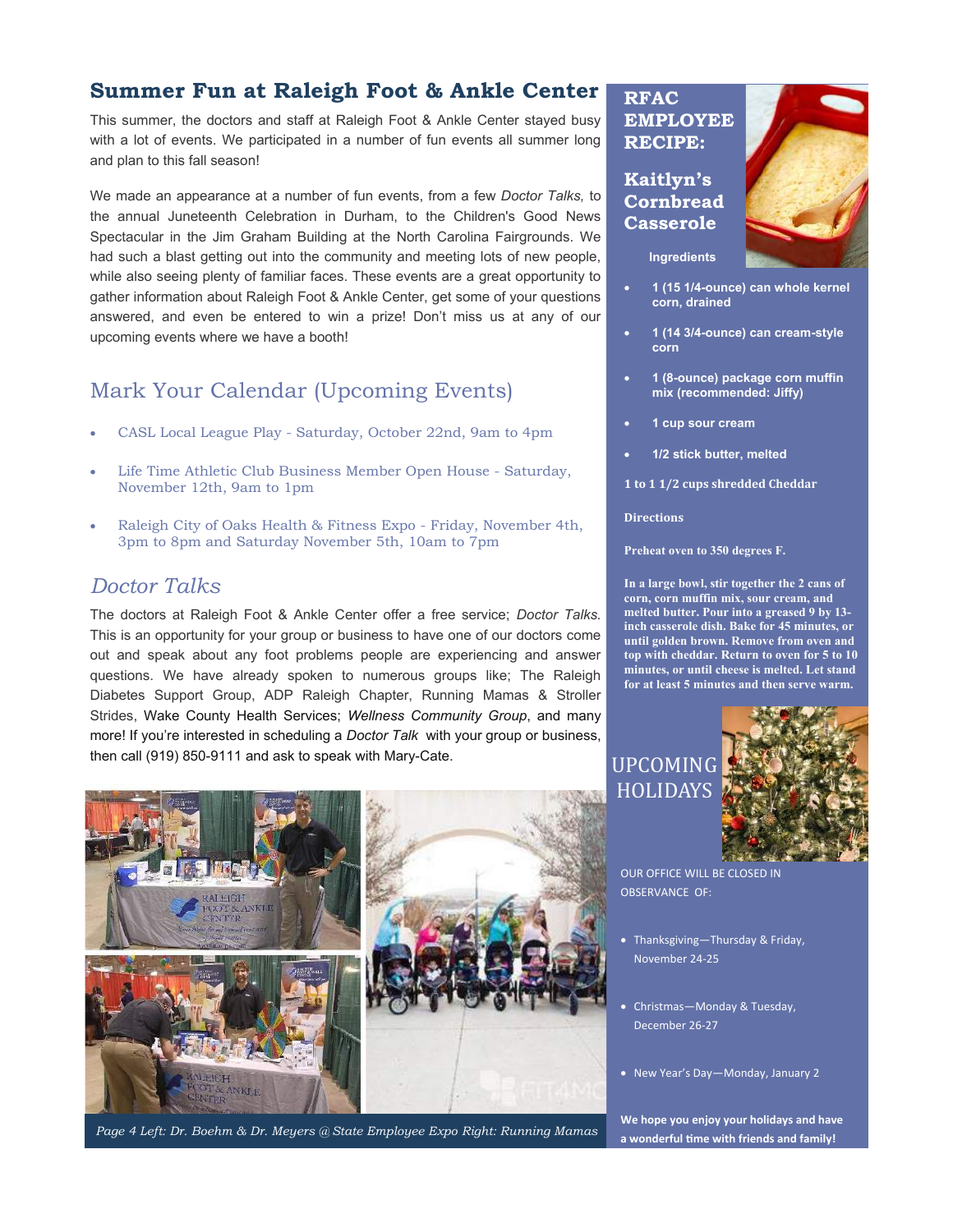*Carolina Ballet 2016-2017 Season*

*La Mer* Fletcher Opera Theater September 15-Oct 2, 2016

*Don Quixote* Fletcher Opera Theater October 13-30, 2016

*Carmina Burana* Raleigh Memorial Auditorium November 23-27, 2016

*The Nutcracker* DPAC | December 9-11, 2016 Raleigh Memorial **Auditorium** December 16-24, 2016

*The Little Mermaid* Fletcher Opera Theater February 2-19, 2017

*Vivaldi's Four Seasons* Fletcher Opera Theater March 9-26, 2017

*Rhapsody in Blue* Raleigh Memorial **Auditorium** April 20-23, 2017

*Carmen* Raleigh Memorial Auditorium May 18-21, 2017

For more information and tickets, Please call the Carolina Ballet Box Office At 919-719-0900 or visit carolinaballet.com

# **A Feast for the Senses**



Carolina Ballet is excited to open its 19<sup>th</sup> Season! The 2016-2017 Season, *A Feast for the Senses*, will feature a world premiere ballet by Choreographer in Residence, Zalman Raffael, set to Debussy's *La Mer* as well as classic favorites like *Don Quixote* and *The Little Mermaid*. This year also

marks the 15<sup>th</sup> Anniversary of Carolina Ballet's annual holiday tradition, *The Nutcracker*. With shows for opera lovers, music lovers, and children of all ages, there is truly something for everyone on the program this season!

Carolina Ballet is one of America's premier arts organizations. Launched as a professional dance company in 1997 under the direction of Artistic Director/CEO Robert Weiss, Carolina Ballet has since garnered critical praise from the national and international

media, staged over 100 world premiere ballets, and toured internationally in China and Hungary. Weiss, former Artistic Director of the Pennsylvania Ballet and principal dancer at New York City Ballet under the



legendary George Balanchine, programs traditional ballets by legendary masters and new works by contemporary choreographers.

Carolina Ballet also has a variety of education and outreach programming that reaches thousands of students per year. We hold student matinees at our theater to expose K-12 students to our world -class artistry, bring our dancers into schools to lead demonstrations and master classes, and provide hands-on residencies with teaching artists.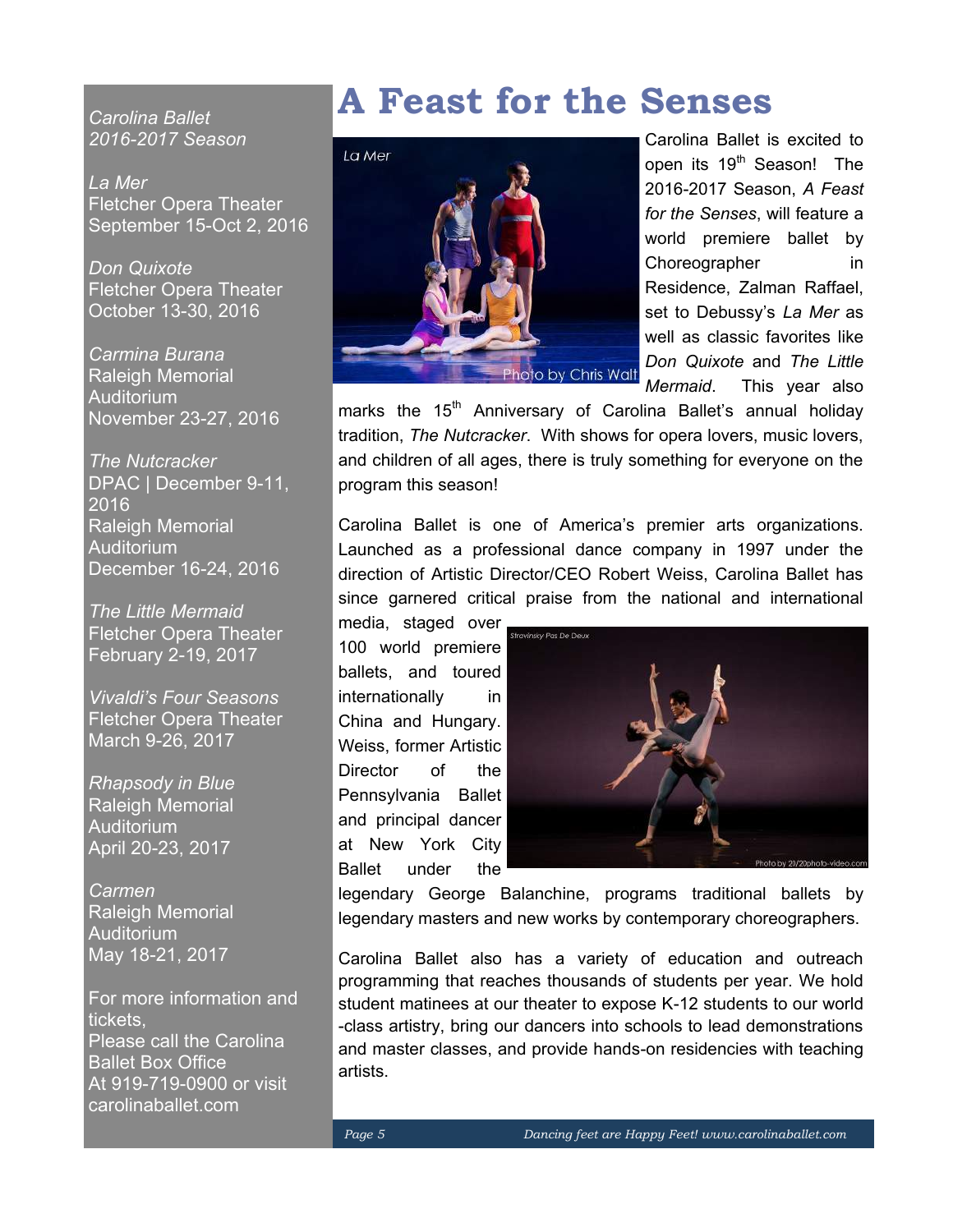# **OUR NEW FALL AND WINTER SHOE COLLECTION**

Raleigh Foot & Ankle Center is excited to officially announce our new fall and winter Vionic and Dr. Comfort shoe collection is now available for purchase! You can come into our E. Millbrook location to buy these or call 919-850-9111 to hold a pair for 24 hours.



Gray Plaid Slipper \$74.67



Pink Plaid Slipper \$74.67



Moccasin Chestnut Slipper \$85.35



Moccasin Tan Leopard Slipper \$85.35



Midway Mary Jane Mule \$85.35



Bonita Pink Slipper \$74.73



Tonya Camel Slipper \$85.40

**\****Prices include tax*

**Be entered in a drawing to win your own pair of SportSole Inserts by giving us feedback on any of these sites!** 

**Go to Google Facebook, or Yelp and click "Write a review".**



**Go to Health Grades, or Rate MD's, and search for your specific podiatrist by last name (Hatcher, Woelffer, Boehm, or Meyers). Click "Write a Review".**



**We appreciate your feedback, thank you!**

*\*SportSole inserts can be found on our online store www.raleighfootstore.com or you can buy them at our E. Millbrook office.*

*Page 6* soles for the soul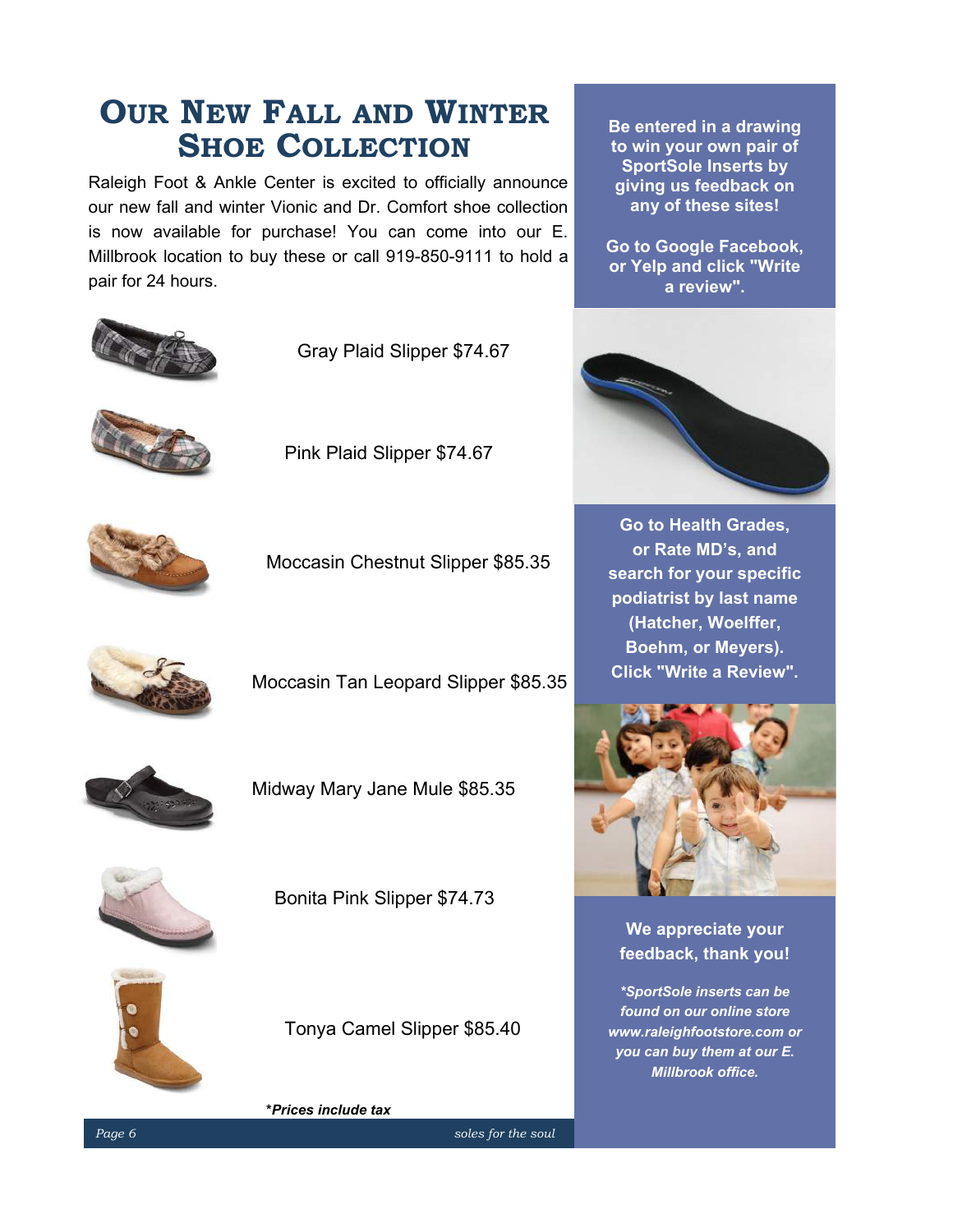# **Have You Seen Our New and Improved Salon?**

Our Salon has had a complete makeover at our E. Millbrook office! We were able to get it redecorated and redone. You can see the difference in the included pictures, make sure to tell us what you think!



*A before picture of our salon Left: George R. Right: Arnold D.*

Haven't been to our salons before? Here are some frequently asked questions:

- Q: How is your onsite nail salon different than a regular salon?
- A: Our nail care program is supervised by our podiatrists. Our nail care technicians are all medically trained.
- Q: What services do you provide?
- A: A routine nail care appointment includes a toenail trim and shaping while you relax in one of our massage chairs.
- A: Medi-Cure (medical grade pedicure) includes a therapeutic foot soak to cleanse and soften your feet. Our technicians will also clean and smooth your cuticles, trim any corns and

calluses, cut and shape your nails, and exfoliate your feet. You can choose a natural, buffed, or polished nail finish. We have a variety of nail polish colors to choose from.

Prosthetic toenails can be applied if you have fungal, broken, or damaged toenails. We use a product called KeryFlex to temporarily rebuild your nails

using the gel system. The new prosthetic nail is attached to any remaining nail and has the look of a healthy nail.

Our nail care technicians also provide a laser toenail treatment for patients suffering from toenail fungus.

- Q: What does a salon appointment cost?
- A: None of the nail salon services are covered by Insurance. Your



*A picture of our salon after the remodeling* 

Insurance will not be filed for these treatments, and payment is due at the time of treatment. A routine nail care pedicure costs \$40 and a full medical grade pedicure costs \$60. KeryFlex prosthetic toenail applications cost \$125 and covers one toenail. Any fill-ins or additional nails are \$62.50 each.

Patients with diabetes must be seen by of our doctors first to make sure it is safe for you to have a pedicure, and you will incur a regular doctor visit fee, separate from the salon treatment fee. For more information on our salon or to book your appointment you can go to www.rfacnc.com or call 9191-850-9111.